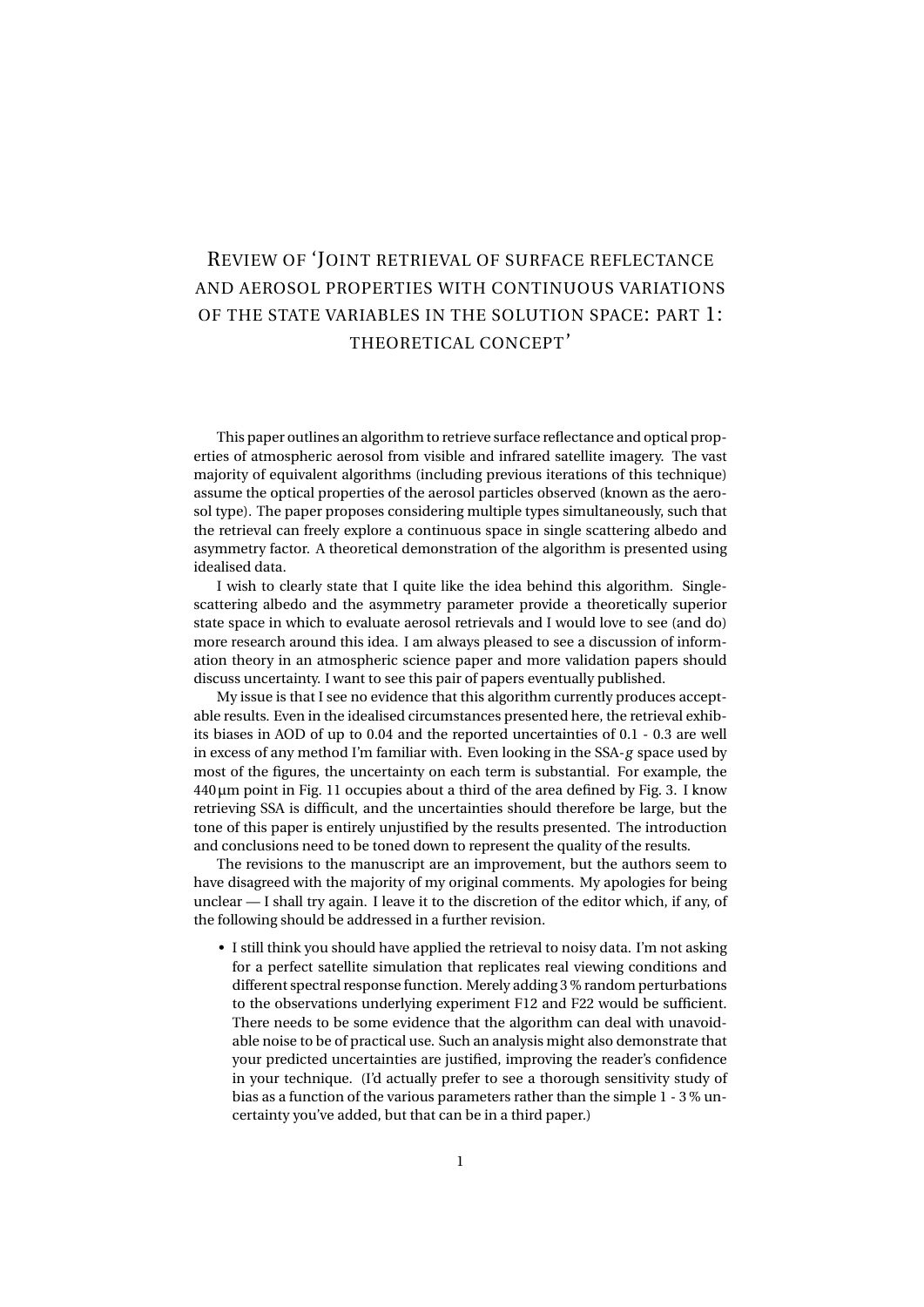- I remain unhappy that a joint retrieval of aerosol and the surface is promised but only aerosol is discussed. There's a hint of a quite good surface retrieval at the end of Part 2 (and it's supplement). Yes, this paper is describing how the aerosol retrieval has been improved but your previous paper was from 2010. You can't have left the surface retrieval completely unaltered over almost a decade of research and, even if you did, I'd be rather surprised if all the changes you made to the aerosol scheme didn't impact the response of the surface scheme in some way. As you point out in your first sentence, the two are non-linearly coupled. Why decouple the papers when there's only one forward model?
- On L118, I don't think LUTs should be mentioned. The problems your describe aren't caused by the use of LUTs, but rather the use of LUTs that are either too coarse or are tabulated for insufficiently general variables. It is possible to build LUTs that have SSA and *g* as their axes. (As a side note, the GRASP algorithm of Dubovik's group was demonstrated on PARASOL data but can be, and has been, adapted to any sensor. As the information content decreases, the reliance on the prior increases.)
- You're entitled to use whatever terminology you like, but why not call the terms 'surface' and 'atmosphere' as you did in Govaerts et al. (2010)? 'Single' scattering could describe both single scattering by the surface and single scattering by an aerosol.
- You missed my point about the beginning of your conclusions (now L425) for the example I gave. The third sentence of the conclusions implies you provided evidence of a fundamental flaw in retrievals that assume an aerosol type. You did no such thing and this statement should either be removed or edited to be accurately represented as an opinion.
- Apologies for my unclear remark on the title. Throughout the paper, you argue that assuming aerosol type is inconsistent with the assumptions of OE. I agree with that technical point. It is conceptually preferable to define state space in terms of the microphysical properties, as you have done. However, 'continuous variations of the state variables in solution space' will not convey that point to most readers as 'state variables' is not specific and all OE involves continuous variation of variables. Your enhancement is to select different variables to retrieve and constrain them through a choice of aerosol type (a.k.a. vertices).

Your paper proposes something between Dubovik's direct retrieval of SSAphase function and the assumed type of your previous algorithm. Aerosol types are still assumed (presumably to get around the highly non-Gaussian nature of the SSA-*g* prior distribution) but the retrieval may freely combine them to produce continuous variations in SSA and *g*. Hence, I would recommend a title along the lines of 'Retrieval of surface reflectance and aerosol microphysical properties through the mixture of representative aerosol types' but better worded. That emphasises the variation of aerosol mixture rather than the variables themselves.

To be pedantic, the techniques you critique are completely valid when evaluating only one type as they are effectively claiming to have perfect prior information about certain variables. That's obviously an inaccurate claim but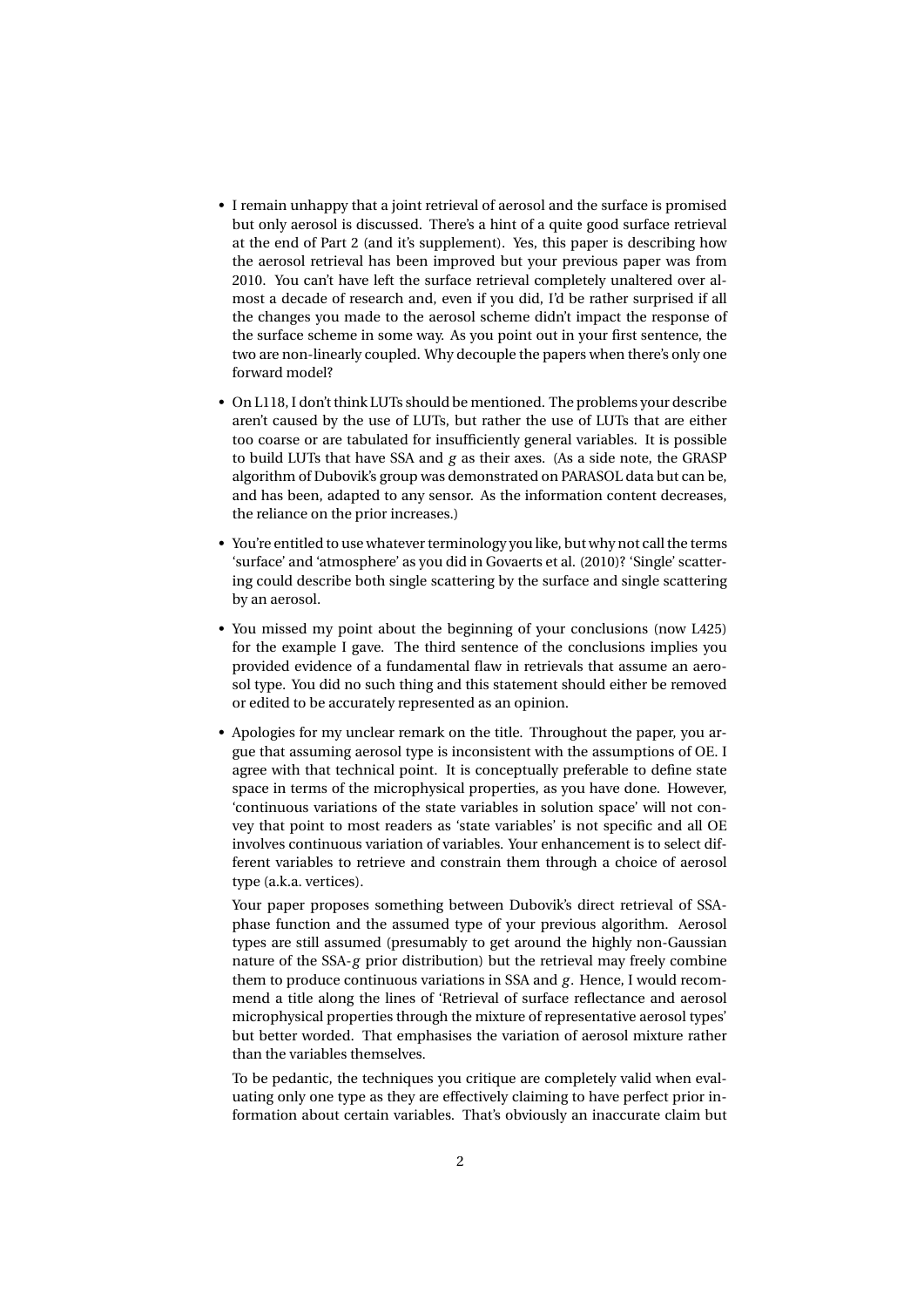it's statistically consistent. The inconsistency arises from the manner in which different types are combined.

• I recommended deleting the sentence now starting on L354 as it is obvious that the uncertainty in SSA is larger than that in *g* since your retrieval could not vary *g* . As it stands, a reader unfamiliar with retrieval theory may not appreciate that your precise retrieval of *g* derives from having given it no other option (as the aerosol types provided demonstrate no variation in *g* .)

A few more comments that occurred during my most recent read of the work,

- Reading through Part 2, it became evident that Part 1 demonstrates retrievals using only one observation while Part 2 combines observations from 5-16 days. Why didn't you demonstrate the retrieval you actually intend to use? Presumably the additional data would improve the retrieval and provide better agreement? You spent several pages introducing the **H** matrices but it doesn't seem they played that much of a role in this paper. And, anticipating your response, a reader will be no more distracted by a few additional plots than they already are by Figs. 6-12. The retrievals could be plotted on the same axes, hopefully showing a reduction in uncertainty and bias as more overpasses are included.
- If not doing that, I agree with the other reviewer's comments that Fig. 6-9 and 10-12 could be merged into single figures to facilitate comparison of the retrievals as a function of the vertices used.
- L18 I'd prefer to say "can be modelled as" rather than "is equivalent to" as there are various possible models for this particular problem.
- L309 Could you be more specific than 'small' about this threshold?
- L379 I disagree that  $\omega_0$  is well retrieved; at 870 nm it's off by 0.03. The retrieved values are *consistent* with the truth, but so is half of the available range. If you insist that getting the range right is noteworthy, you need to provide an idea of how good these sorts of retrievals normally are and my memory is that AERONET is more accurate than 0.03 in these conditions. If I remember incorrectly, my apologies.
- L382 This uncertainty isn't underestimated it is merely wrong. The retrieval wasn't given the ability to change *g* and so it considers it's retrieval to be very accurate.
	- In the conclusions, it would be more honest to mention the significant uncertainties in your retrievals at the end of L444 and to remove the word 'major' on L454.

And some grammatical recommendations,

- L21 the amount of sky incident radiation
- L33 improve to allow permit the processing
- L71 Finally, the possibility ability to
- L127 be applied on to the entire